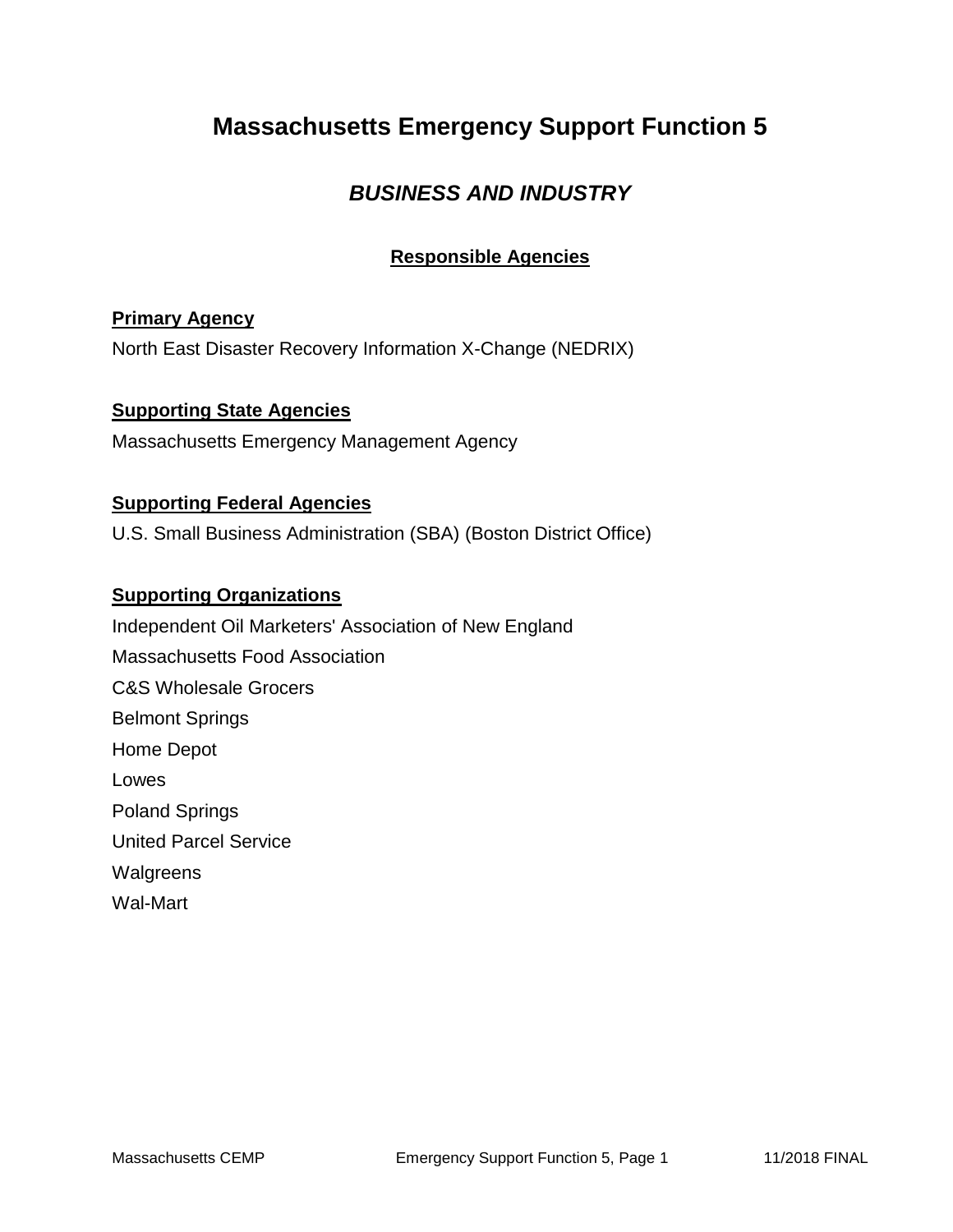# **1.0. INTRODUCTION**

## **1.1. Purpose**

The Massachusetts Emergency Support Function 5 (MAESF-5), *Business and Industry* provides a framework for coordination and cooperation among public and private sector partners before, during, and after disasters, emergencies, or planned events in Massachusetts. Close collaboration between public- and private- sector partners over all phases of emergency management improves community resilience and ensures effective use of resources during incidents.

## **1.2. Scope**

This annex is applicable to agencies and departments of the Commonwealth of Massachusetts as well as private sector partners that may be involved in prevention, preparedness, response, recovery, or mitigation activities before, during, or after a disaster or emergency. For the purposes of this annex, "private sector" is defined as any business, and related associations and organizations that are not owned or operated by the government.

The objectives of MAESF-5 are to:

- Ensure sharing of emergency information and situational awareness among public and private sector partners as they relate to potential or actual incidents.
- Coordinate resources to support disaster prevention, preparedness, recovery, and mitigation activities.
- Maintain situational awareness of developing and ongoing incidents and to assess the availability and status of key business resources, services and commodities.
- Provide information on continuity of business activities for critical infrastructure businesses as well as those that comprise the supply chain for critical commodities, and identify any resource needs to support them.

## **1.3. Policies**

- Participation by the private sector in MAESF-5 activities is largely voluntary, but some organizations may have contracts or memoranda of understanding in place to support emergency preparedness and response activities.
- This annex is not intended to supplant or alter existing contractual or other legal relationships between public and private sector entities.
- Each supporting private sector business/organization under MAESF-5 will support overall response activities in accordance with assigned responsibilities and tasking by MEMA.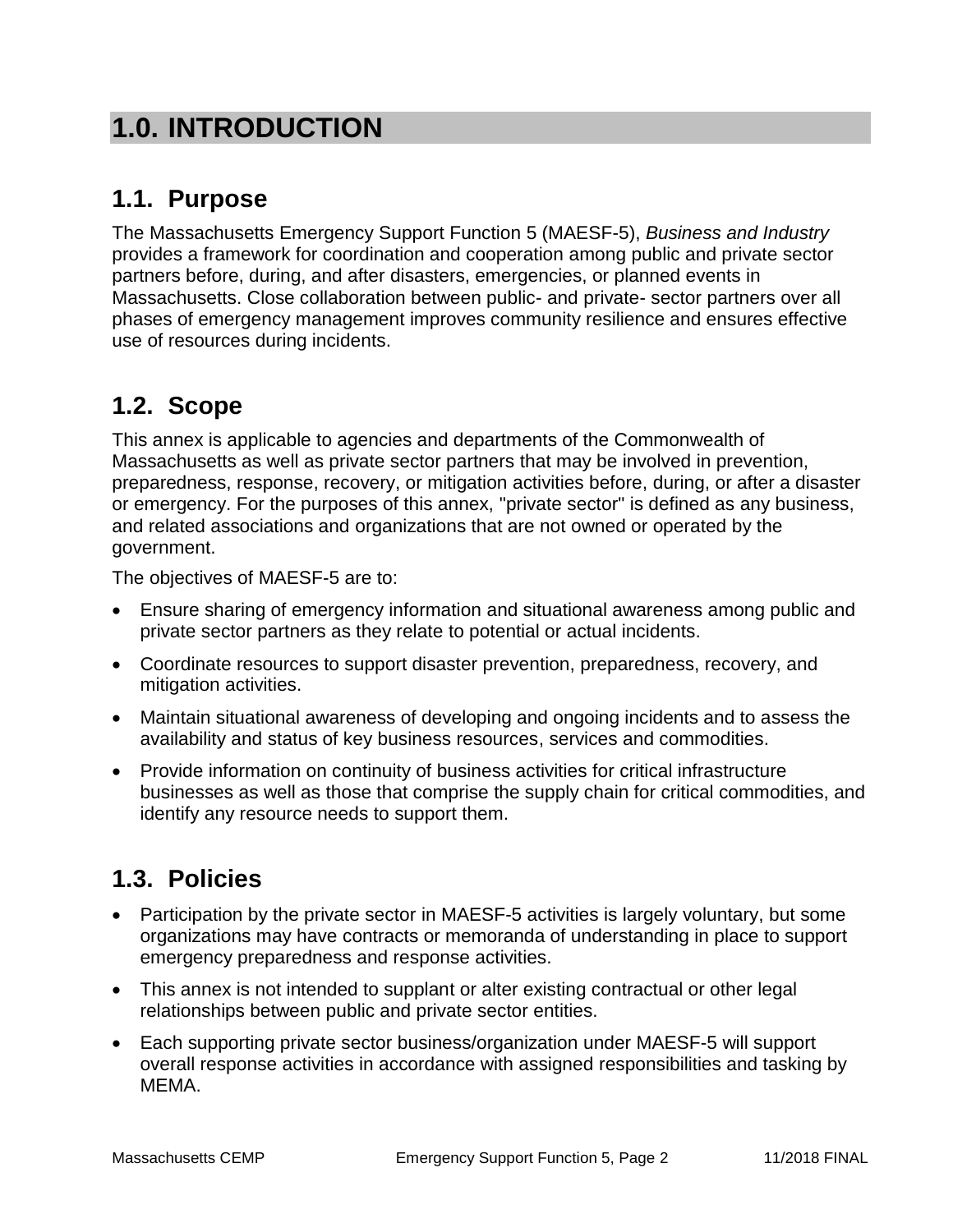- The NEDRIX Rapid Response Team (NRRT) will act as the point of contact and coordinating entity for private sector businesses/organizations that are affiliated with NEDRIX.
- Each partner entity working within the scope of this document shall retain full control over its own resources and personnel.
- Each private sector business/organization represented will conduct its support activities in accordance with its own operating procedures as long as they are in compliance with all state and federally issued directives.

# **2.0 SITUATION AND ASSUMPTIONS**

### **2.1. Situation**

Massachusetts is subject to a wide range of natural and man-made hazards. Disasters or emergency events that occur in Massachusetts will likely damage and destroy homes and businesses and much of the transportation and utility infrastructures may be severely impacted. Power outages are a common occurrence in many emergencies.

The impacts of emergencies are wide ranging, but often many typical daily activities are disrupted by emergencies. Survivors often need assistance with obtaining food, water, shelter and other necessities since the typical methods might be nonoperational or inaccessible. Communities may be overwhelmed by the needed response and recovery resources and may turn to the state and federal government and private sector to fulfill needs. Businesses may be closed due to damage, lack of power, supply chain disruption or staff availability.

### **2.2. Planning Assumptions**

- Local governments have emergency management resources, plans, and procedures in place.
- Local governments will only request state assistance in the event that the impact of an incident exceeds or is expected to exceed their own capability to respond to it.
- Individuals representing MAESF-5 businesses/organizations at the State Emergency Operations Center (SEOC) should have extensive knowledge of the resources and capabilities of their respective business /organizations and have access to the appropriate authority for committing such resources.
- Local communities should be as self-sufficient as possible during the initial 72 hours of an emergency. Depending upon the magnitude of the disaster, resources from national organizations, other states and the federal government may not be immediately available.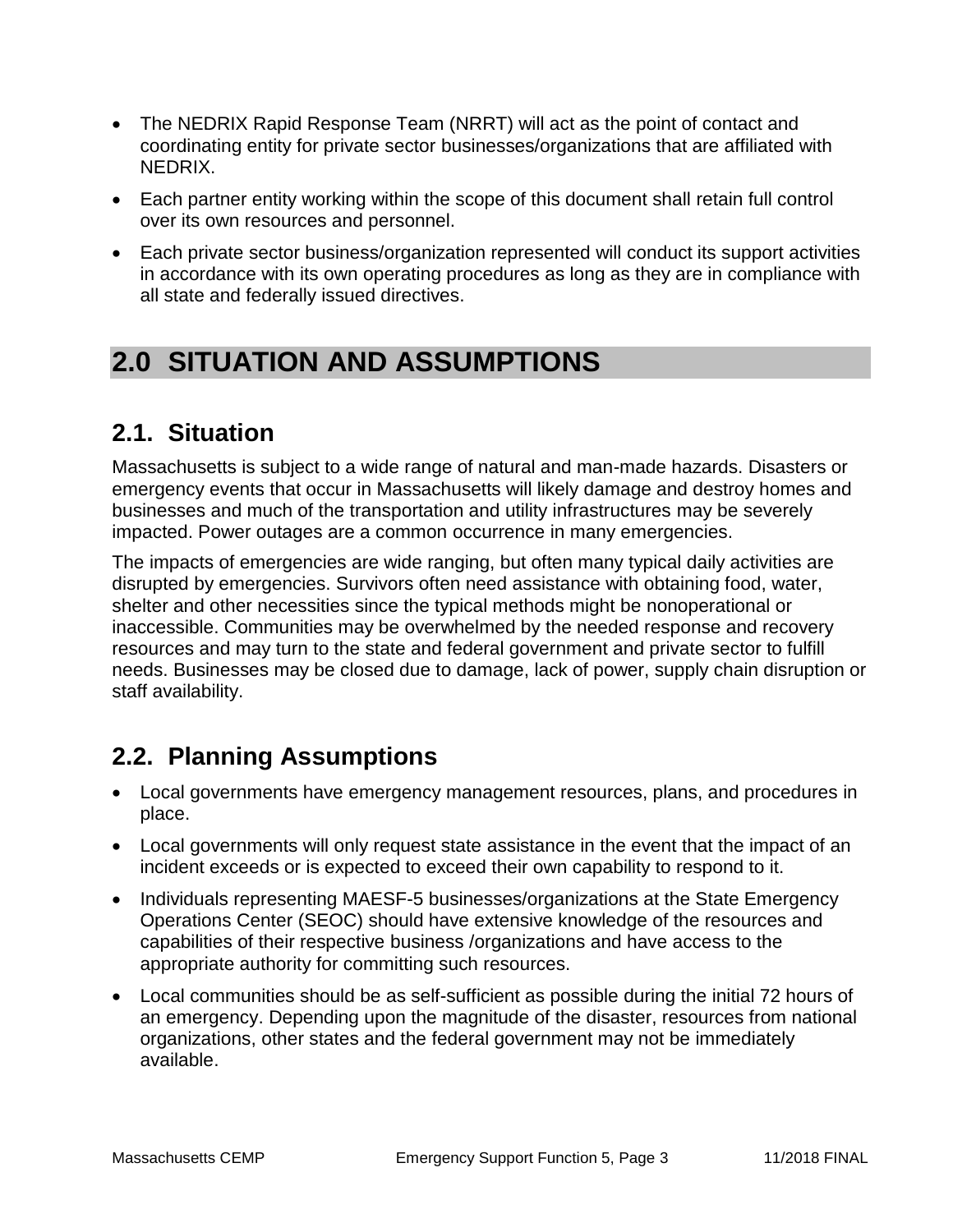- Private sector businesses/organizations often have better logistical and supply chain infrastructure and subject matter expertise than the public sector. In addition, many key commodities, equipment, personnel, and infrastructure reside in the private sector.
- Private sector businesses/organizations will be able to better prepare for disasters and emergencies by having open lines of communications with government and also by having personnel trained in emergency preparedness and response.
- Businesses have a strong desire to return to normal business operations as soon as possible after a disaster.
- Once extreme disaster conditions subside, private sector businesses/organizations, both inside and outside the disaster area, will begin to muster personnel and resources to assist in the affected area, and the response must be coordinated with ongoing public sector activities.
- Businesses in the affected area will have been impacted by the disaster and will need assistance to recover and assist in response and recovery activities.
- Businesses getting back in operation will reduce the required goods and services the government will have to provide in impacted areas.

# **3.0. CONCEPT OF OPERATIONS**

### **3.1. General**

MAESF-5 will be activated by MEMA when there is a potential or actual disaster situation or planned event affecting Massachusetts that requires coordination between the public and private sectors. MEMA will notify the primary organization at the time of State Emergency Operations Center (SEOC) activation to provide overall coordination of MAESF-5 activities and to ensure staffing of MAESF-5 with appropriate representatives given the incident type and resource needs. The primary business /organization will provide direction to and work in conjunction with supporting business/organization partners to coordinate MAESF-5 activities.

MAESF-5 reports to the SEOC Operations Section, with an indirect report to the SEOC Planning Section. Depending on the size, scope, and complexity of the incident, the SEOC organizational chart may be expanded, to ensure proper Span of Control is maintained. To accommodate this, the ESFs may be aligned in appropriate Branches, with similar MAESF's grouped together. In this scenario, MAESF-5 will be organized under the Operations Support Branch, together with MAESF's 10 and 16.

## **3.2. Organization**

 All personnel and activities associated with MAESF-5 will operate under the Incident Command System.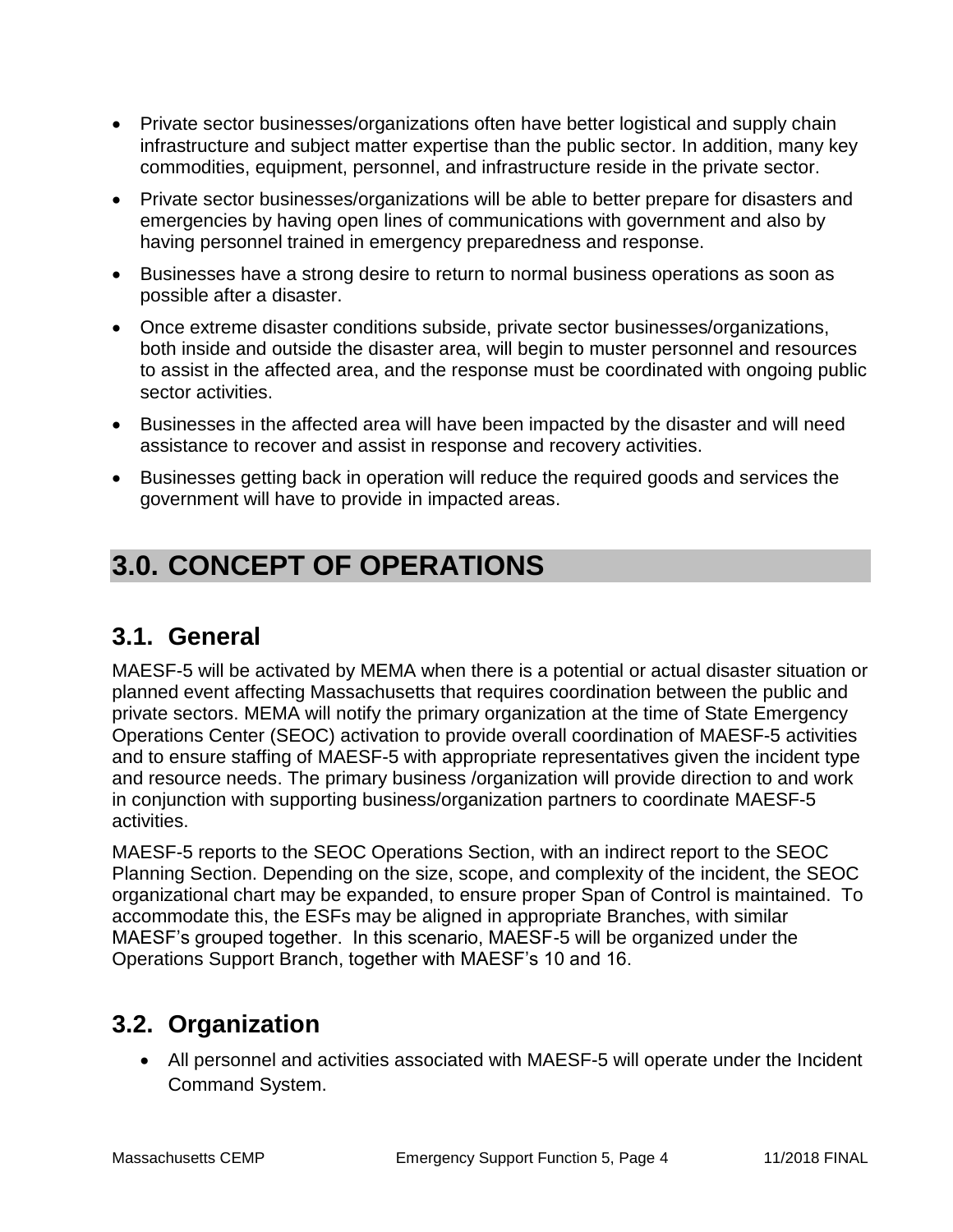- The North East Disaster Recovery Information X-Change (NEDRIX) has been designated the primary agency for MAESF-5
- MAESF-5 partners shall designate adequate staffing to support 24-hour operations at the SEOC. Designated business/organization representatives should have the capability and authority to reach back to their own business/organization to request and commit resources and obtain necessary information to support incident response.
- Depending on the event/incident, MAESF-5 may have the option to virtually connect with the SEOC; however this will be determined and communicated by the SEOC Manager upon activation of the SEOC.

## **3.3. Notification**

MEMA will notify MAESF-5 partner businesses/organizations to report to the State Emergency Operations Center (or other location) for activation of this MAESF and private sector coordination.

## **3.4. Activities**

Responsible agencies for MAESF-5 should conduct the following actions:

### **a. Prevention Actions**

- Develop protocols for communicating and sharing information between the public and private sectors.
- Address concerns about risks associated with sharing proprietary information.
- Identify opportunities to collaborate on protection of critical resources and key infrastructure that reside within the private sector.

### **b. Preparedness Actions**

- The NEDRIX Rapid Response Team (NRRT) will assume responsibility along with other supporting agencies, for securing sufficient staff on a continuous basis to support and to carry out the activities tasked to the MASEF 5.
- Meet regularly to review and update the MAESF-5 annex and standard operating procedures.
- Develop and maintain internal business/organization operational plans and procedures to support MAESF-5 activities.
- Maintain and update necessary and appropriate contacts with support businesses and organizations.
- Designate staff to support SEOC operations.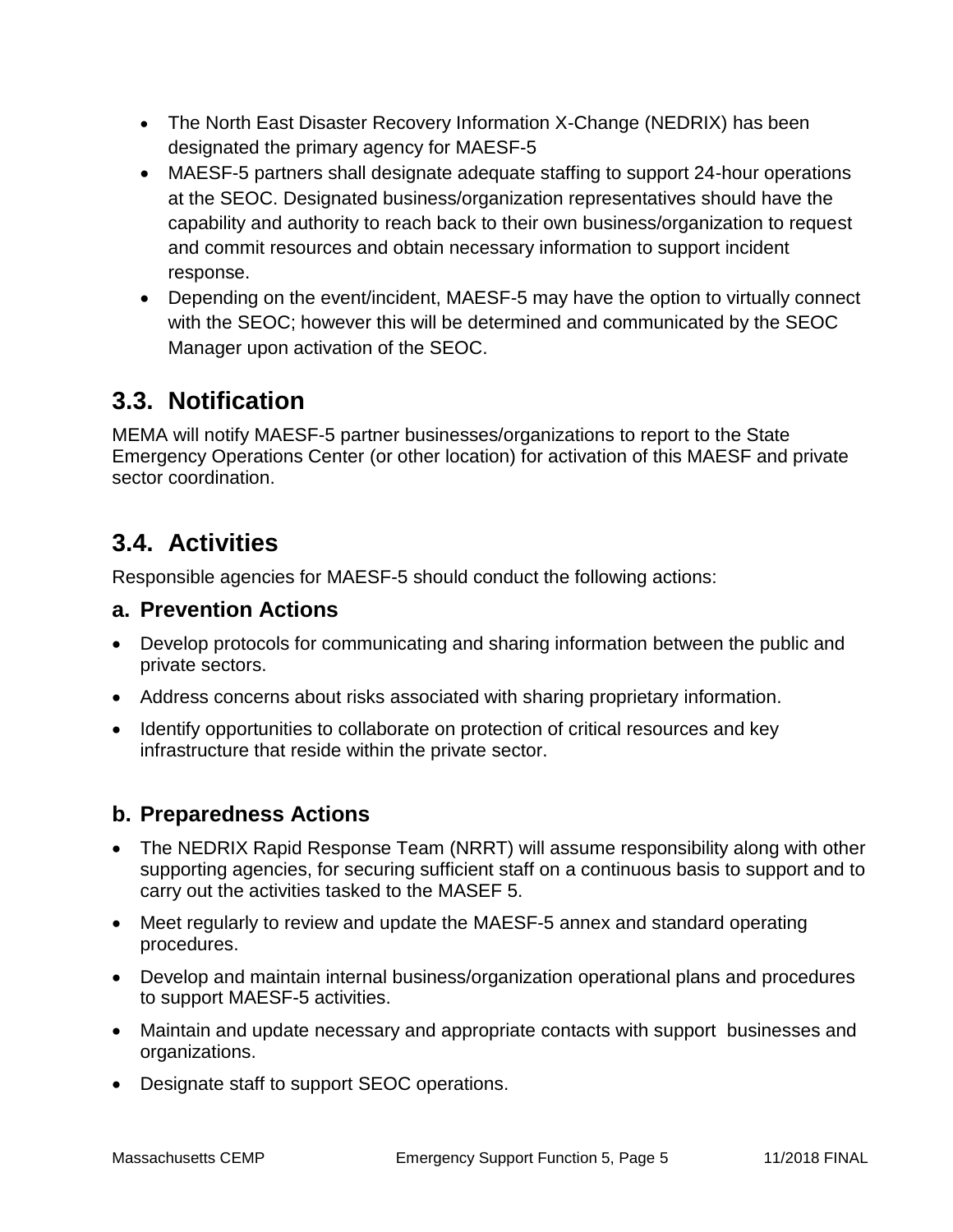- Create and maintain a list of key commodities and major suppliers of these commodities in the state in coordination with the SEOC Operations Section.
- Identify private sector resources and capabilities (equipment, assets, personnel, and the like) potentially available for use in disasters and emergencies, and work with the SEOC Operations Section to determine the applicability of such resources during specific disaster situations.
- Actively develop relationships with business organizations to build a team representing many industries.
- Understand the MEMA SEOC's concept of operations as it relates to resource requests and mission assignments.
- Convene meetings of MAESF-5 stakeholders to review potentially significant issues that the private sector faces, particularly those that the public sector can facilitate solutions to at a broad level.
- Promote public awareness through education and participation in emergency and disaster preparedness efforts, including business continuity planning.
- Participate in exercises, drills, and trainings.

#### **c. Response Actions**

#### **Pre-Impact**

Upon receiving notification to report to the SEOC in preparation of an incident, MAESF-5 businesses and organizations will complete the following actions commensurate with emergency priorities within the state and based on the availability of resources:

- Provide appropriate representative(s) to the SEOC to support MAESF-5. Maintain communications with the SEOC, obtain status reports, and keep the SEOC informed of progress of assigned tasks.
- Provide general communications about potential incident to the private sector through associations, organizations, industry groups, etc.
- Review existing plans and procedures.
- Ensure respective agency decision makers are kept informed of the situation.
- Test communications systems.
- Identify potential impacts of the incident on the private sector, particularly as they relate to critical infrastructure and supply chains for key commodities, and develop strategies for addressing these potential impacts.
- Identify private sector resources (equipment, assets, services, etc.) potentially available and work with SEOC Operations Section to determine the applicability of such resources during specific disaster situation. This may involve updating the list developed in the preparedness phase and tailoring for the specific incident.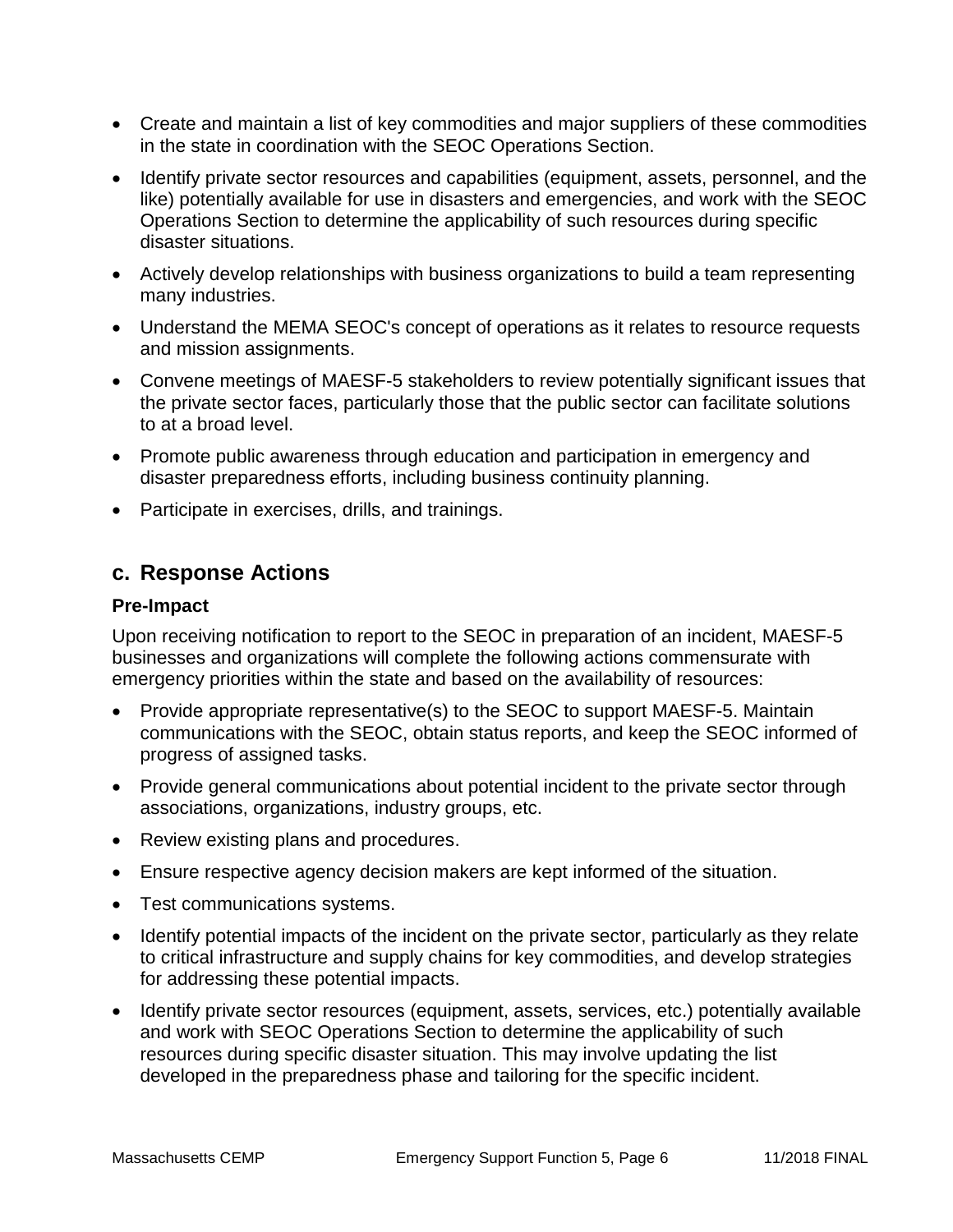- As appropriate, notify appropriate points of contact at each respective business and organization to pre-position resources and response personnel as needed.
- Provide summary of significant preparedness actions being taken by the private sector to the SEOC Operations and Planning Sections.
- Provide summary of status of key commodities at stores (and in transit) in or near the potentially impacted area.
- Provide brief and accurate status reports to the SEOC Manager and Command Staff at all regularly scheduled briefing updates.

#### **Initial Response**

- If not already done so, provide appropriate representative(s) to the SEOC to support MAESF-5.
- If not already done so, designate appropriate staff to support response.
- Facilitate situational awareness and provide impacts, key events, status of response, etc. to the private sector.
- Provide situational awareness of NEDRIX members and others as possible regarding:
	- o Status of businesses (open, closed, damaged, etc.) in or near impacted areas.
	- $\circ$  Status of key commodities at stores (and in transit) in or near impacted areas.
	- o Trends related to needs of survivors and communities as reported by the private sector.
	- o Significant issues that businesses are facing (particularly those that the state can facilitate solutions to accelerate recovery/reopening), in particular those relating to critical infrastructure or disruption to commodity supply chains.
- Use situational awareness information provided by the Planning Section to plan effective response actions.
- Update list of private sector resources (equipment, assets, etc.) potentially available and determine the applicability of such resources during specific disaster situation.
- Provide SEOC staffing information to the Planning Section to inform the Incident Action Plan (IAP). Provide status information to the Planning Section to inform situation reports and situational awareness statements as needed.
- Ensure appropriate staffing levels at the SEOC for MAESF-5 for each operational period.
- Track all resource requests made to private sector, including status on outstanding, inprogress, and completed requests.

#### **Continuing Response**

 Coordinate with other MAESFs that may have authorities, resources, capabilities, or expertise necessary to support MAESF-5 missions.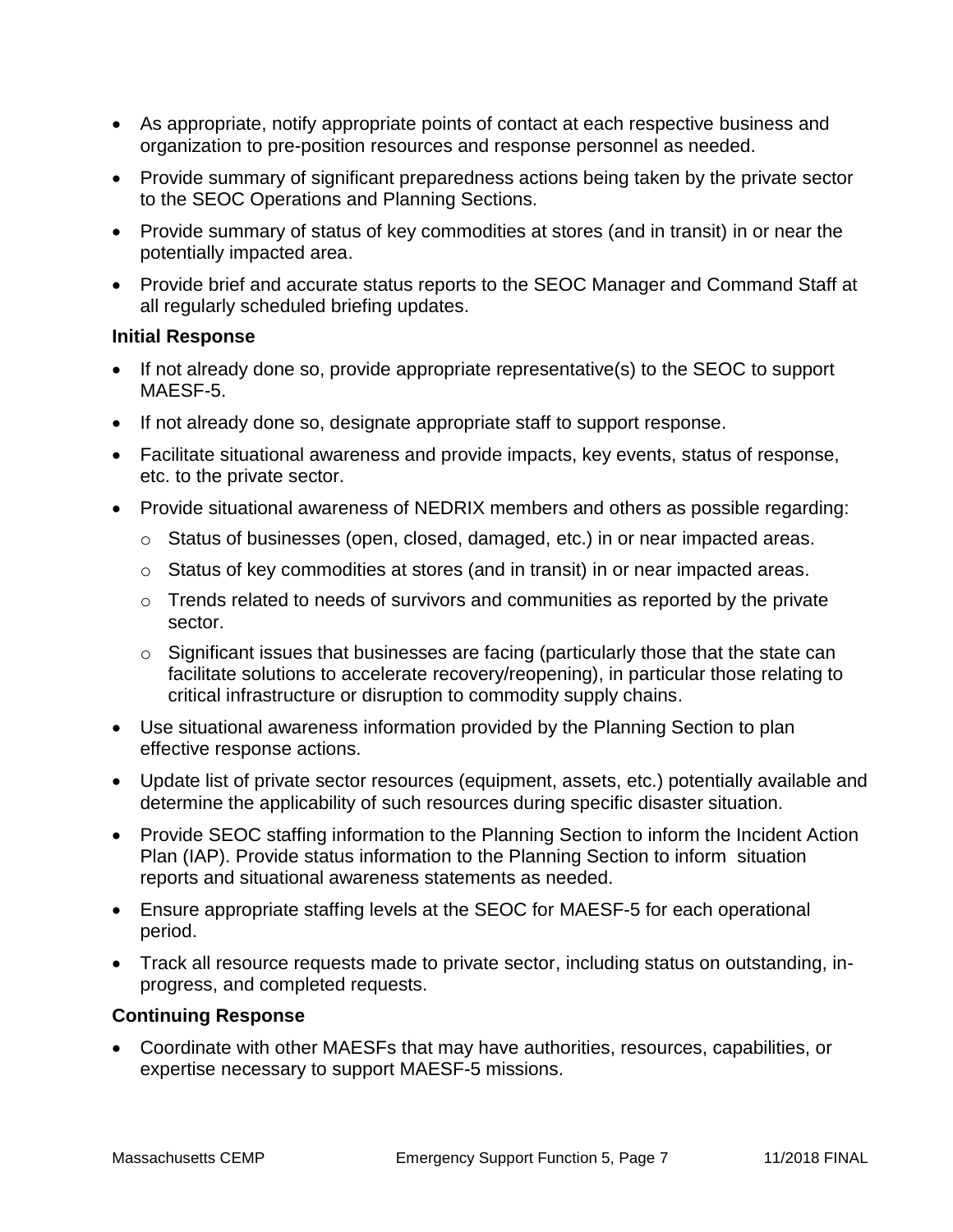- Continue to gather situational awareness and provide information on impacts, key events, status of response actions, and the like, in particular:
	- $\circ$  Status of businesses (open, closed, damaged, etc.) in and around impacted area.
	- o Status of key commodities at stores (and in transit) in and around impacted area.
	- o Status and needs of survivors and communities as reported by the private sector.
	- o Significant issues that businesses are facing, particularly those for which the public sector can facilitate or expedite solutions, in particular issues relating to critical infrastructure or disruption to commodity supply chains.
- Continue to provide information to the Planning section to inform situational awareness statements. Ensure staff briefings are conducted during shift changes and at designated times throughout the event.
- Track all resources requests made to MAESF-5, including status on outstanding, inprogress, and completed requests.

### **d. Recovery Actions**

 Provide summary information, where available, on damaged businesses. Participate in after action meetings and review after-action reports as appropriate.

### **e. Mitigation Actions**

 Promote business continuity planning for private sector businesses to increase resilience and lessen the impacts of future emergencies.

## **4.0. ROLES AND RESPONSIBILITIES**

### **4.1. MAESF-5 Primary Agency Responsibilities**

- Regularly meet and coordinate with MAESF-5 supporting agencies, to:
	- Maintain a list of critical contacts, noting any changes to MEMA
	- Maintain a list of ESF-specific assets which could be deployed during an emergency
	- Maintain the ESF-5 Toolkit
	- Report any unmet needs to MEMA
- Staff the MAESF-5 work station at the SEOC.
- Maintain Situational Awareness, monitor weather conditions, and ensure a state of readiness for the ESF.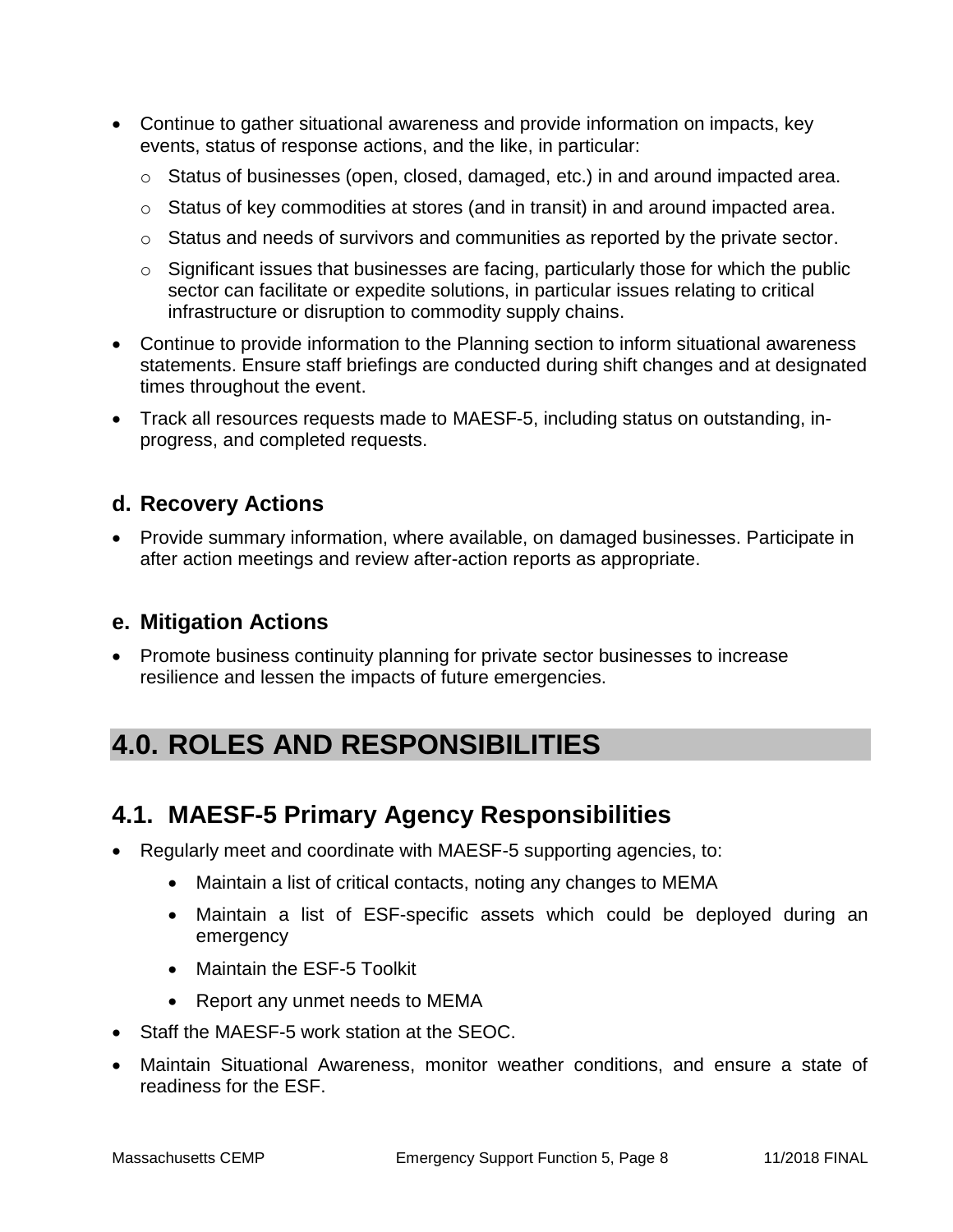- Identify which support partners may be needed to support mission requests, and take the necessary steps to ensure that support agencies are activated or placed on standby, as needed.
- Develop and maintain an MAESF-5 staffing roster sufficient to provide needed coverage. Note that specific staffing for each supporting partner will be based on the size, scope, and type of incident.
- Coordinate with other MAESFs to determine available resources and needs.
- Assist the SEOC Operations Section in identifying, prioritizing and coordinating resource needs that could be supported by the private sector.
- Record incoming requests for assistance, the individual assigned to respond, and the action taken.
- Ensure that businesses/organizations assigned to MAESF-5, in coordination with MEMA, are responding to assigned requests for assistance.
- Identify and resolve conflicts in the areas of responsibility between the various private sector owner/operators and organizations.
- Ensure situational awareness by MAESF-5 is reported, as needed, to Planning Section.
- Provide status reports on behalf of MAESF-5 during SEOC briefings.
- Provide information, from the SEOC operational briefings and Situation Reports, to the liaison of each business and industry partner involved in the event.
- Provide documentation, tracking and updates on requests for assistance.
- Ensure that necessary cost accounting measures are being used and that summary reports are generated (as needed) and shared with the SEOC Finance Section Chief.
- Coordinate demobilization of MAESF-5 when directed by MEMA.
- While Primary Agencies are designated in advance, this may be subject to change during an SEOC Activation, dependent on the specific circumstances and needs of the incident, and therefore the agency most appropriate to take the primary assignment.

### **a. North East Disaster Recovery Information X-Change (NEDRIX) Rapid Response Team**

- The NEDRIX Rapid Response Team (NRRT) will act as a conduit between the SEOC and NEDRIX members to provide situational awareness and information concerning ongoing operations.
- The NRRT will provide information and situational awareness to the SEOC through the NEDRIX Notify System, WebEOC, and other communications tools concerning impacts to critical business sectors and supply chains.
- As requested, the NRRT will coordinate with NEDRIX members to obtain private sector resources to support SEOC operations.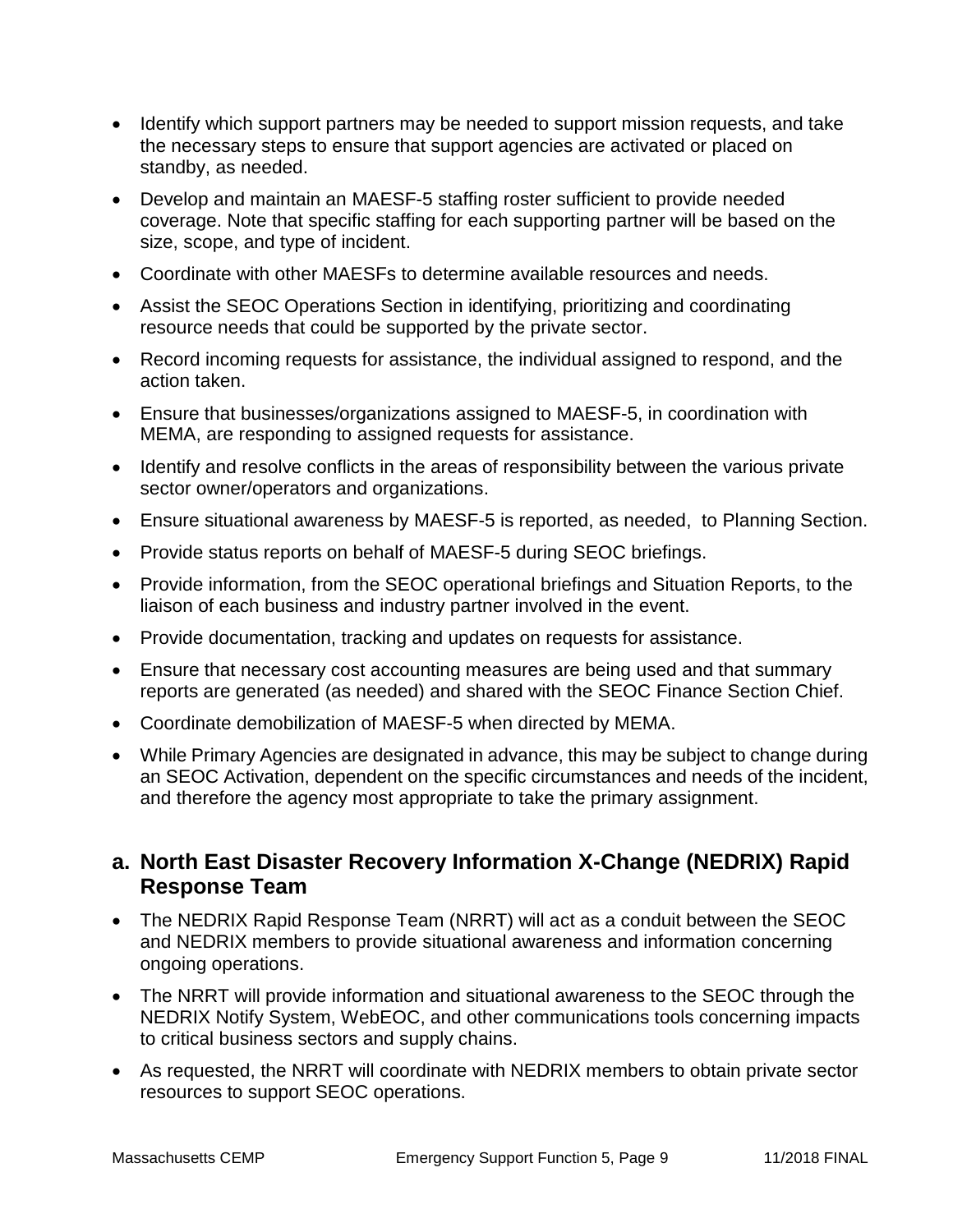- NEDRIX will recruit industry members and will be available to mentor and train new members.
- The NRRT will provide staffing for the SEOC MAESF-5 work station in person or virtually as needs dictate.

## **4.2. MAESF-5 Supporting Agency Responsibilities**

### **a. Massachusetts Food Association (MFA)**

- Provide information and situational awareness on the status, location, needs, and available resources of food retailers, distribution centers, wholesalers, and distributors.
- Work with member organizations to develop a list of critical commodities that can be pre-positioned in advance of an event.
- Provide staffing for the MAESF-5 work station at the SEOC as needed.
- Act as a conduit for providing situational awareness and information on ongoing operations from the SEOC to member organizations.
- As requested, coordinate private sector resources to support SEOC operations.
- As needed, obtain information from member organizations to provide to the SEOC.

### **b. Independent Oil Marketers Association of New England (IOMA)**

- Provide information and situational awareness on the status, location, needs, and resources of member organizations.
- Act as a conduit for providing situational awareness and information on ongoing operations from the SEOC to member organizations.
- As requested, coordinate private sector resources to support SEOC operations.
- As needed, obtain information from member organizations to provide to the SEOC.

### **c. Private Sector Companies**

- Act as a conduit between the SEOC and the business or industry to provide situational awareness and information concerning ongoing operations.
- Obtain resources as needed to support SEOC requests.
- Provide pertinent information on impacts to respective business and supply chains.
- As requested, coordinate private sector resources to support SEOC operations.

### **4.3. Other Agencies**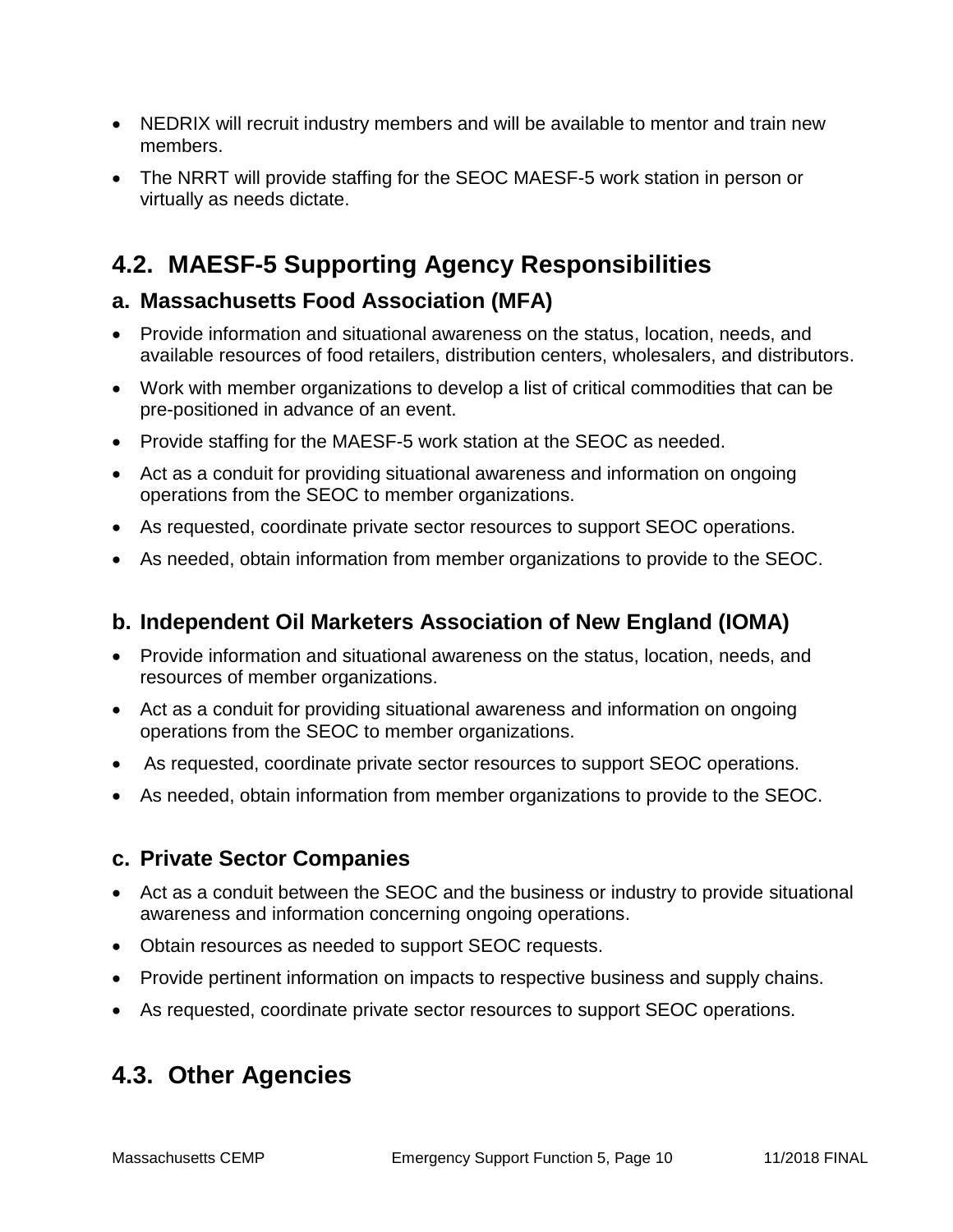Other businesses and organizations not explicitly covered in this annex may have authorities, resources, capabilities, or expertise required to support MAESF-5 activities. These businesses/organizations may be requested to support MAESF-5 activities as needed.

# **5.0. ADMINISTRATION AND LOGISTICS**

## **5.1. Staffing**

All MAESF-5 responsible partners should designate at least two personnel to act as SEOC liaisons. These liaisons should be knowledgeable about the resources and capabilities of their respective business/organization and have access to the appropriate authorities for committing said resources and capabilities.

### **5.2. Mutual Aid**

The process for requesting mutual aid from entities either within or outside Massachusetts is described in the "Mutual Aid" section of the State CEMP Basic Plan.

### **5.3. Annex Review and Maintenance**

This annex will be updated every two years at a minimum, in accordance with the Emergency Management Program Administrative Policy, and will ensure that appropriate stakeholder input is incorporated into updates. Additionally, the annex will be reviewed following any exercise or activation of the plan that identifies potential improvements. Revisions to this annex will supersede all previous editions and will be effective immediately.

## **6.0. AUTHORITIES, RESOURCES, AND REFERENCES**

### **6.1. Authorities**

See Authorities section of Basic Plan

### **6.2. Resources**

See Resources section of Basic Plan